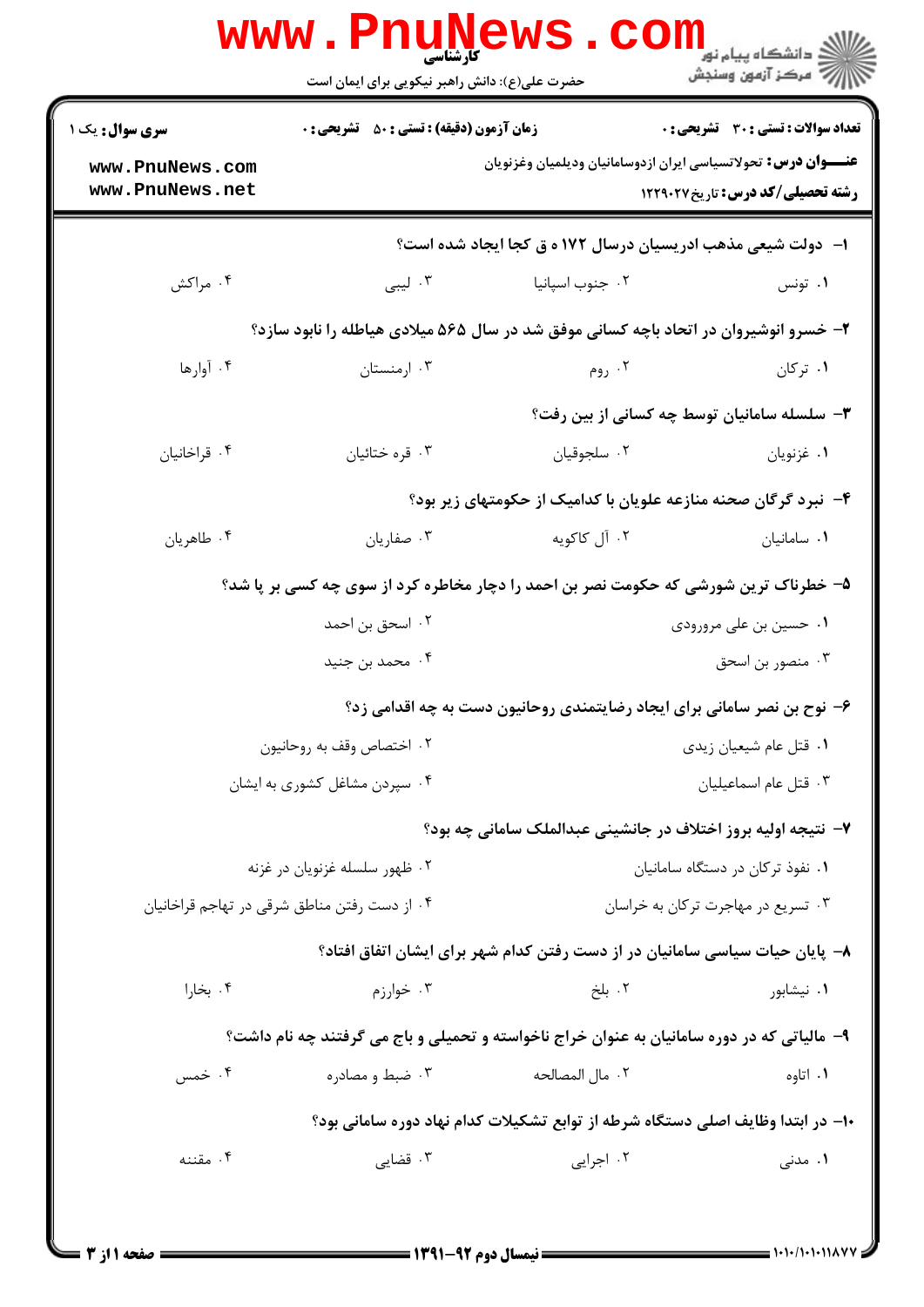|                                    | حضرت علی(ع): دانش راهبر نیکویی برای ایمان است                     | WWW.PNUNews.Com                                                                                                  | رُ⁄ مرڪز آزمون وسنڊش                         |  |
|------------------------------------|-------------------------------------------------------------------|------------------------------------------------------------------------------------------------------------------|----------------------------------------------|--|
| <b>سری سوال : ۱ یک</b>             | <b>زمان آزمون (دقیقه) : تستی : 50 ٪ تشریحی : 0</b>                |                                                                                                                  | <b>تعداد سوالات : تستی : 30 ٪ تشریحی : 0</b> |  |
| www.PnuNews.com<br>www.PnuNews.net |                                                                   | <b>عنـــوان درس:</b> تحولاتسیاسی ایران ازدوسامانیان ودیلمیان وغزنویان                                            | <b>رشته تحصیلی/کد درس:</b> تاریخ122912       |  |
|                                    |                                                                   | 11- صنعت کاغذ سازی در سال ۱۳۳ ه ق توسط اسرای چینی در کدام شهر زیر رواج یافت؟                                     |                                              |  |
| ۰۴ بلخ                             | ۰۳ مرو                                                            | ۰۲ بخارا                                                                                                         | ۰۱ سمرقند                                    |  |
|                                    |                                                                   | ۱۲- ترجمه کتاب کلیله دمنه در عهد سامانیان از عربی به فارسی توسط چه کسی صورت گرفت؟                                |                                              |  |
| ۰۴ عوفی                            | ۰۳ بلعمی                                                          | ۰۲ رودکی                                                                                                         | ۰۱ جیهانی                                    |  |
|                                    | ۱۳– کشته شدن کدامیک از شخصیتهای زیر به معنی آغاز سلسله زیاری بود؟ |                                                                                                                  |                                              |  |
|                                    | ۰۲ اسفار                                                          |                                                                                                                  | ۰۱ حسن بن قاسم                               |  |
|                                    | ۰۴ محمد بن مسافر سلاری                                            |                                                                                                                  | ۰۳ ماکان کاکی                                |  |
|                                    |                                                                   | 1۴–  تشكيل سلسله آل بويه با تصرف كدام شهر توسط عمادالدوله آغاز شد؟                                               |                                              |  |
| ۰۴ شیراز                           | ۰۳ سمرقند                                                         | ۰۲ یزد                                                                                                           | ٠١. اصفهان                                   |  |
|                                    |                                                                   | ۱۵- معزالدوله در سال ۳۵۶ ه ق در حال لشکر کشی علیه چه کسانی بود که درگذشت؟                                        |                                              |  |
| ۰۴ شاهینیان                        | ۰۳ آل مسافر                                                       | ۰۲ حمدانیان                                                                                                      | ۰۱ بریدیان                                   |  |
|                                    |                                                                   | ۱۶– ابومنصور پولادستون حاکم بویهی فارس در سال ۴۴۸ ه . ق بدست چه کسانی کشته شد؟                                   |                                              |  |
| ۰۴ ملک الرحیم بویهی                | ۰۳ طوايف شبانكاره                                                 | ۰۲ حمدانیان                                                                                                      | ٠١ غزنويان                                   |  |
|                                    |                                                                   | ۱۷– کدام دیوان دوره آل بویه دارای اهمیتی در حد دیوان وزارت بود و گاهی به جای وزیر قرار می گرفت؟                  |                                              |  |
| ۰۴ دیوان اشراف                     | ۰۳ دیوان برید                                                     | ۰۲ دیوان رسایل                                                                                                   | ۰۱ دیوان جیش                                 |  |
|                                    |                                                                   | ۱۸- مذهب ظاهریه بر مبنای تمسک به ظاهر کتاب و سنت ، شبیه کدامیک از مذاهب زیر است؟                                 |                                              |  |
| ۰۴ حنبلی                           | ۰۳ مالکی                                                          | ۰۲ شافعی                                                                                                         | ۰۱ حنفی                                      |  |
|                                    |                                                                   | ۱۹- کدام بندر در عهد آل بویه، مرکز تجارت از طریق خلیج فارس به هند و چین بود؟                                     |                                              |  |
| ۰۴ بندر عباس                       | ۰۳ خرمشهر                                                         | ۰۲ بوشهر                                                                                                         | ۰۱ سیراف                                     |  |
|                                    |                                                                   | <b>۲۰</b> - تصرف خوارزم در سال ۴۰۸ ه . ق توسط سلطان محمود غزنوی ، موقعیت غزنویان را در برابر چه کسانی تقویت کرد؟ |                                              |  |
| ۰۴ آل محتاج                        | ۰۳ آل فريغون                                                      | ۰۲ قرا ختائیان                                                                                                   | ۰۱ قرا خانیان                                |  |
|                                    |                                                                   | <b>۲۱</b> - محمود غزنوی به هنگام مرگ کدامیک از فرزندانش را جانشین خود اعلام کرد؟                                 |                                              |  |
| ۰۴ مجدود                           | ۰۳ مودود                                                          | ۰۲ مسعود                                                                                                         | ۰۱ محمد                                      |  |
|                                    |                                                                   |                                                                                                                  |                                              |  |